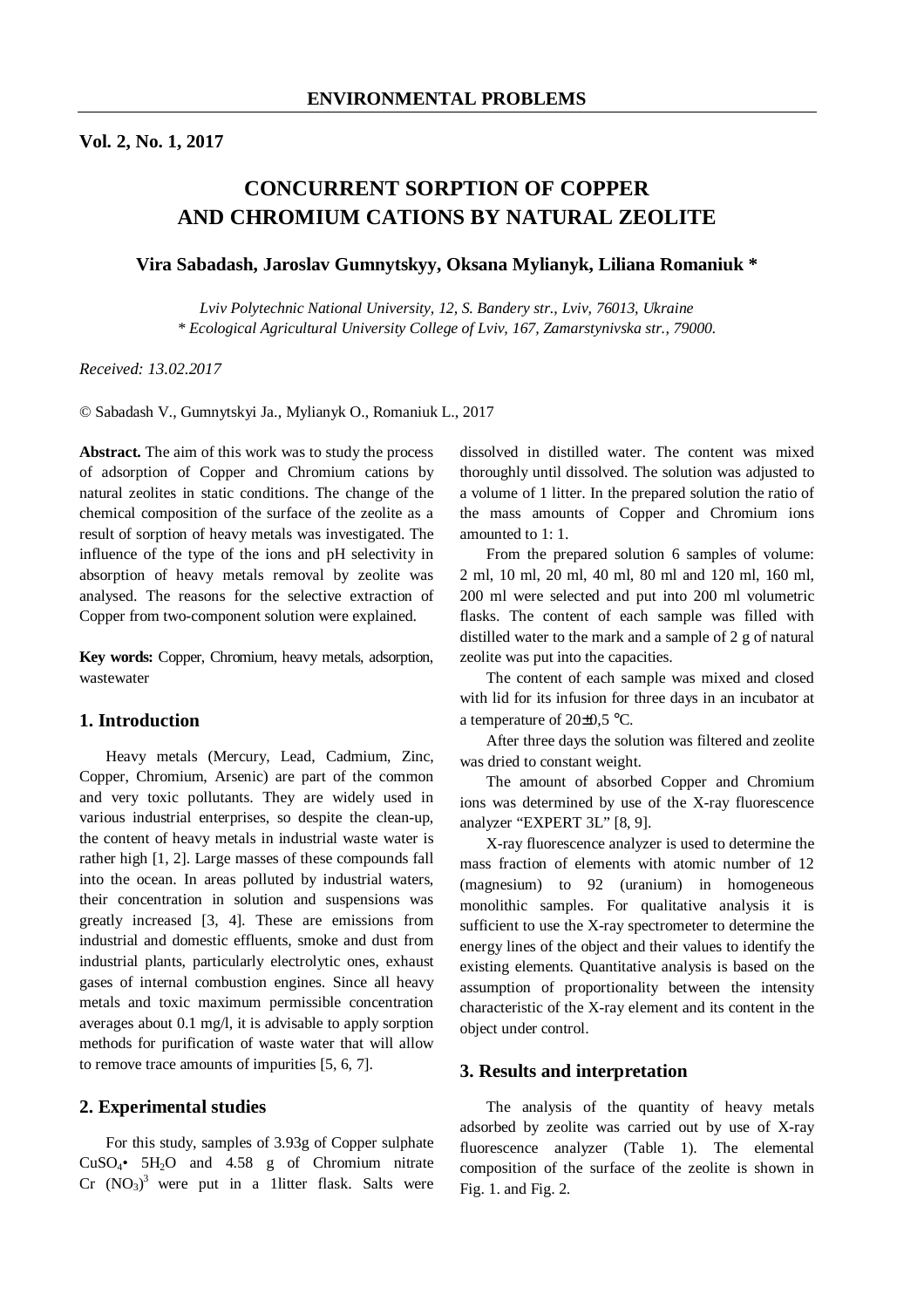

**Fig. 1.** Spectrum of zeolite surface after adsorption of  $Cr^{3+}$  and  $Cu^{2+}$  ions from the solution with the initial concentration of  $C_{initial} = 0.6 \text{ kg/dm}^3$ 



**Fig. 2.** Mass fraction of elements on the surface of the zeolite depending on the initial concentration of  $Cr^{3+}$  and  $Cu^{2+}$ ions in the solution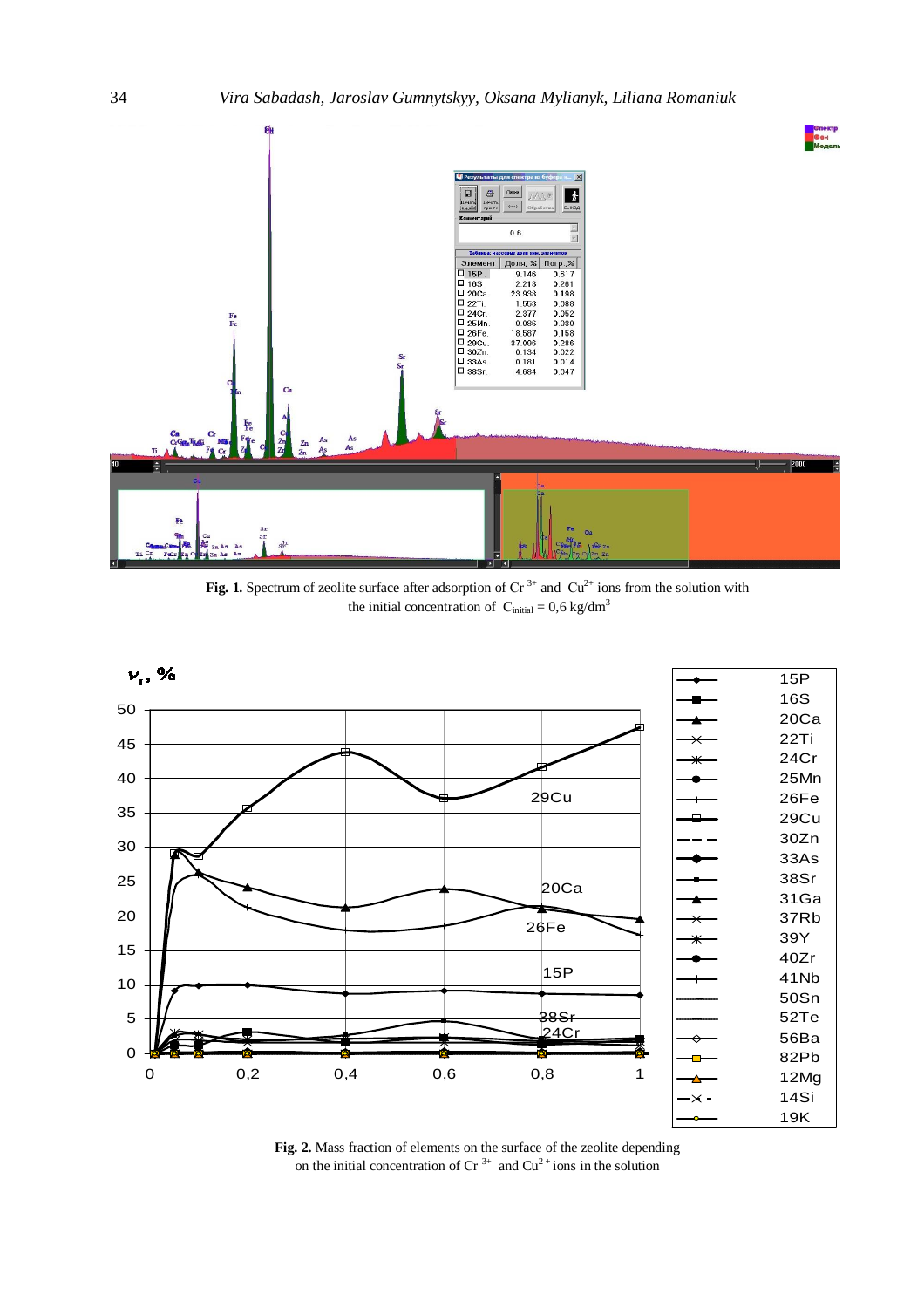| The concentration of ions in the initial | Quantity of adsorbed heavy metals. % |                   |
|------------------------------------------|--------------------------------------|-------------------|
| solution. $\text{kg}/\text{dm}^3$        | Copper (Cu)                          | Chromium (Cr)     |
| 0.01                                     | $0.628 \pm 0.019$                    | $0.459 \pm 0.016$ |
| 0.05                                     | $29.026 \pm 0.159$                   | $2.966 \pm 0.061$ |
| 0.1                                      | $28.631 \pm 0.158$                   | $2.740 \pm 0.046$ |
| 0.2                                      | $35.591 \pm 0.383$                   | $2.047+0.051$     |
| 0.4                                      | $43.728 \pm 0.360$                   | $2.123 + 0.048$   |
| 0.6                                      | 37.096±0.286                         | $2.377 \pm 0.052$ |
| 0.8                                      | $41.604 \pm 0.181$                   | $1.840 \pm 0.040$ |
|                                          | $47.380 + 0.255$                     | $1.679 + 0.036$   |

**Dependence of the amount of adsorbed cations of heavy metals by zeolite to its concentration in the initial solution** 

Depending on the concentration of heavy metal ions in the solution, their concentration changes on the sorbent surface [8, 9]. Analyzing the experimental results, we see that Copper ions are absorbed by the sorbent much better compared to Chromium ions. Despite the lone concentration of Chromium and Copper ions, selective removal of  $Cu^{2+}$  occurs in the solution. As seen from the experimental results, the concentration of Copper on the surface of the sorbent increases from 0.628 % of the mass with concentration of 0.01  $g/dm<sup>3</sup>$ to 47.380 % of the mass with concentration of 1  $\frac{g}{dm}$ <sup>3</sup>. The concentration of Chromium ions on the surface of the sorbent after adsorption was little dependent on increasing the concentration of  $Cr^{3+}$  in the initial solution.

Adsorption of ions on the sorbent surface that is in contact with the solution is caused by the electrostatic interaction, but it is not necessarily selective. There are several factors that affect the ability of the sorbent to adsorption of this particular type of ions [10]. The atomic radius of Copper is slightly larger than the Chrome R  $_{Cr}$  = 1.27Å, R  $_{Cu}$  = 1.28 Å. According to Goldschmidt and Pauling R  $_{Cr}$  = 0.35 ... 0.52 Å, R  $_{Cu}$  =  $= 0.98$  Å. According to Belov and Bokiy R  $_{Cr (3+)} = 0.64$  Å, R  $_{Cu(2+)}$  = 0.8 Å [11]. So, despite the fact that the charge of Chromium ion is higher, it is obvious that the radius of the atom is crucial in the process of sorption. This supports better sorption of Copper compared with Chromium.

By the law of Paneth – Faience – Khan, if the solution contains two or more ions and other factors are identical, the ion which together with one of the ions of sorbent crystal lattice forms a compound with the lowest solubility, will be adsorbed first of all.

In this case, the solution contains the same concentration of ions of Copper and Chromium. Since these compounds are formed by strong acids and weak bases, the solution is hydrolysed. Acid and insoluble hydroxides of the corresponding metals are formed in accordance with the reaction equations:

$$
CuSO_4 + 2H_2O \to Cu(OH)_2 \downarrow + H_2SO_4 \tag{1}
$$

$$
Cr\left(NO_3\right)_3 + 3H_2O \rightarrow Cr\left(OH\right)_3 \downarrow + 3HNO_3 \qquad (2)
$$

According to datasheets, Copper hydroxide has a much lower solubility than Chromium hydroxide. Products of solubility of the formed compounds are presented in Table 2.

*Table 2* 

**Products of solubility of Cu(OH)<sup>2</sup> and Сr(OH)<sup>3</sup> depending on the acidity of the environment [8]** 

| Compound            | Solubility product SP | $-lg(SP)$ |
|---------------------|-----------------------|-----------|
| Cr(OH) <sub>3</sub> | $4.0 \cdot 10^{-15}$  | 14.4      |
| $Cu(OH)_{2}$        | $1.10^{-19}$          | 19.0      |

To display the phase composition of a twocomponent solution of heavy metals a chart has been built by use of the MEDUSA (Make Equilibrium Diagram Using Sophisticated Algorithms) and HYDRA (Hydrochemical Equilibrium Constant Database) software.

Analyzing the chart we can see that the solution in the pH range of 0-3 contains highly soluble complexes. With pH of 3.7,  $Cr_2O_3$  is formed and in the pH range of 4-6, Copper hydrosulphates are formed, which are insoluble compounds.

If the solubility product of Cu  $(OH)$ <sub>2</sub>, which is formed by the hydrolysis of (1) is equal to  $1 \cdot 10^{-19}$  [9], the concentration of  $Cu^{2+}$  in the initial solution at the beginning of the experiment is equal to 0.016 mol  $/$  dm<sup>3</sup>, then, pH on this early precipitation of Copper is equal:

$$
\[C u^{2+} \left\| O H^{-} \right\|^2 = S P_{\text{Cu(OH)}_2} = 1.10^{-19} \qquad (1)
$$
  

$$
pH = 14 - pOH = 14 - \left( -1 \text{g} \sqrt{\frac{SP}{\left[ Cu^{2+} \right]}} \right) =
$$
  

$$
= 14 - \left( -1 \text{g} \sqrt{\frac{1.10^{-19}}{0.016}} \right) = 5,39
$$